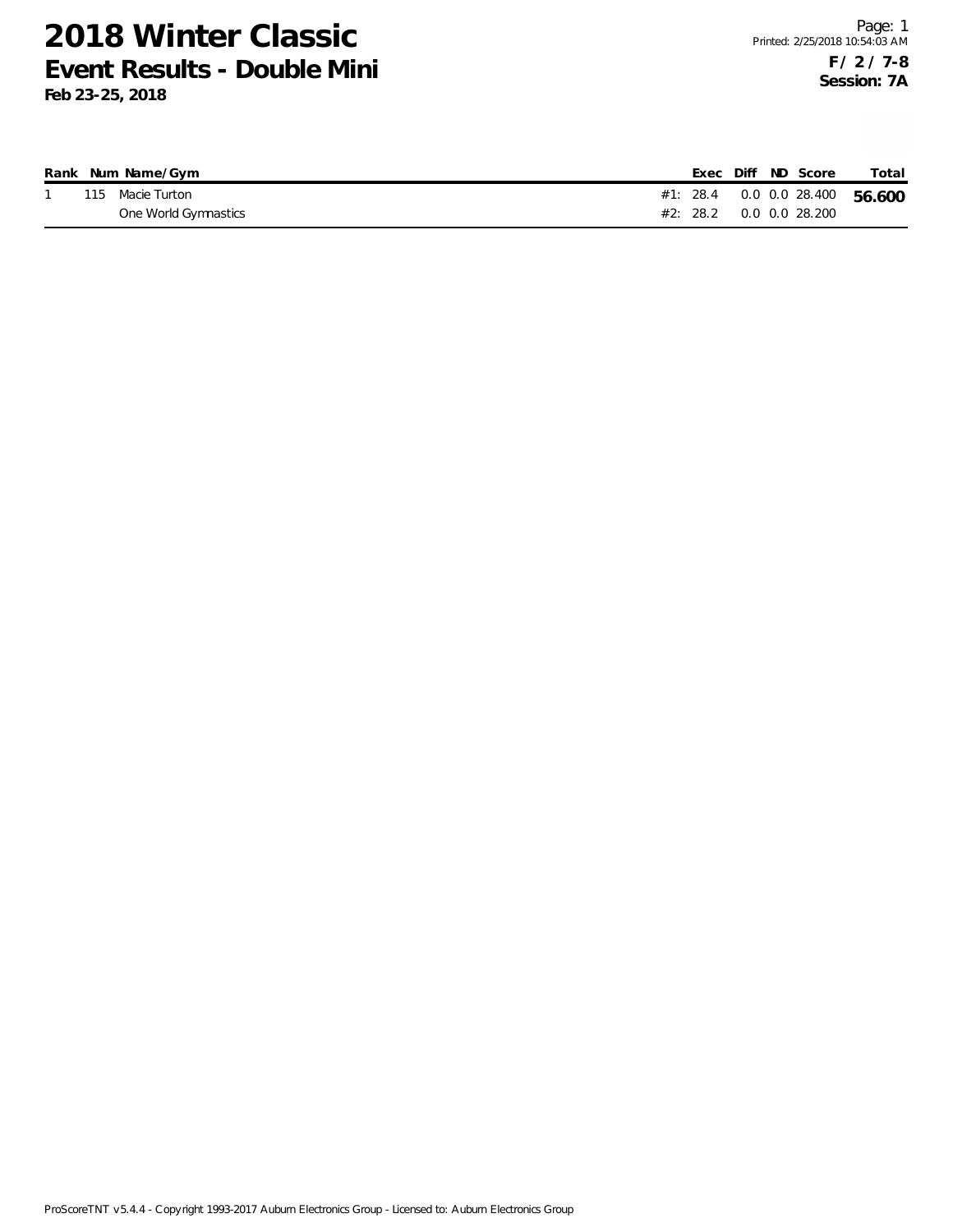|  | Rank Num Name/Gym    |  |  | Exec Diff ND Score | Total                              |
|--|----------------------|--|--|--------------------|------------------------------------|
|  | 150 Adyson Martinez  |  |  |                    | #1: 28.4  0.0  0.0  28.400  57.300 |
|  | One World Gymnastics |  |  |                    |                                    |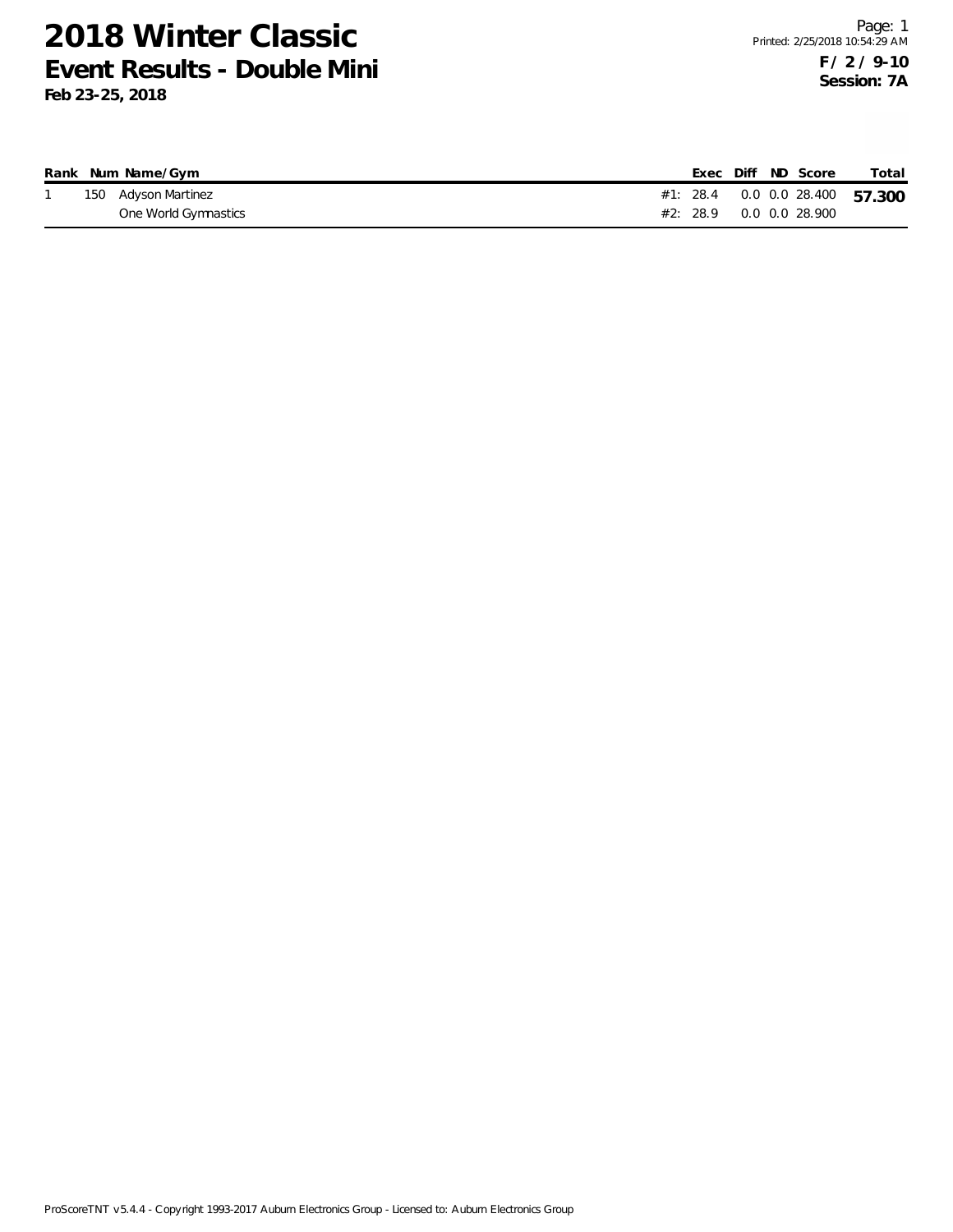|      | Rank Num Name/Gym    |          |  | Exec Diff ND Score            | Total  |
|------|----------------------|----------|--|-------------------------------|--------|
| 109  | Lilly Faulk          |          |  | #1: 28.2   0.0   0.0   28.200 | 56.300 |
|      | Integrity Athletics  | #2: 28.1 |  | 0.0 0.0 28.100                |        |
| 125. | Giana Mele           |          |  | #1: 27.4   0.0   0.0   27.400 | 54.900 |
|      | Mills Gymnastics USA | #2: 27.5 |  | 0.0 0.0 27.500                |        |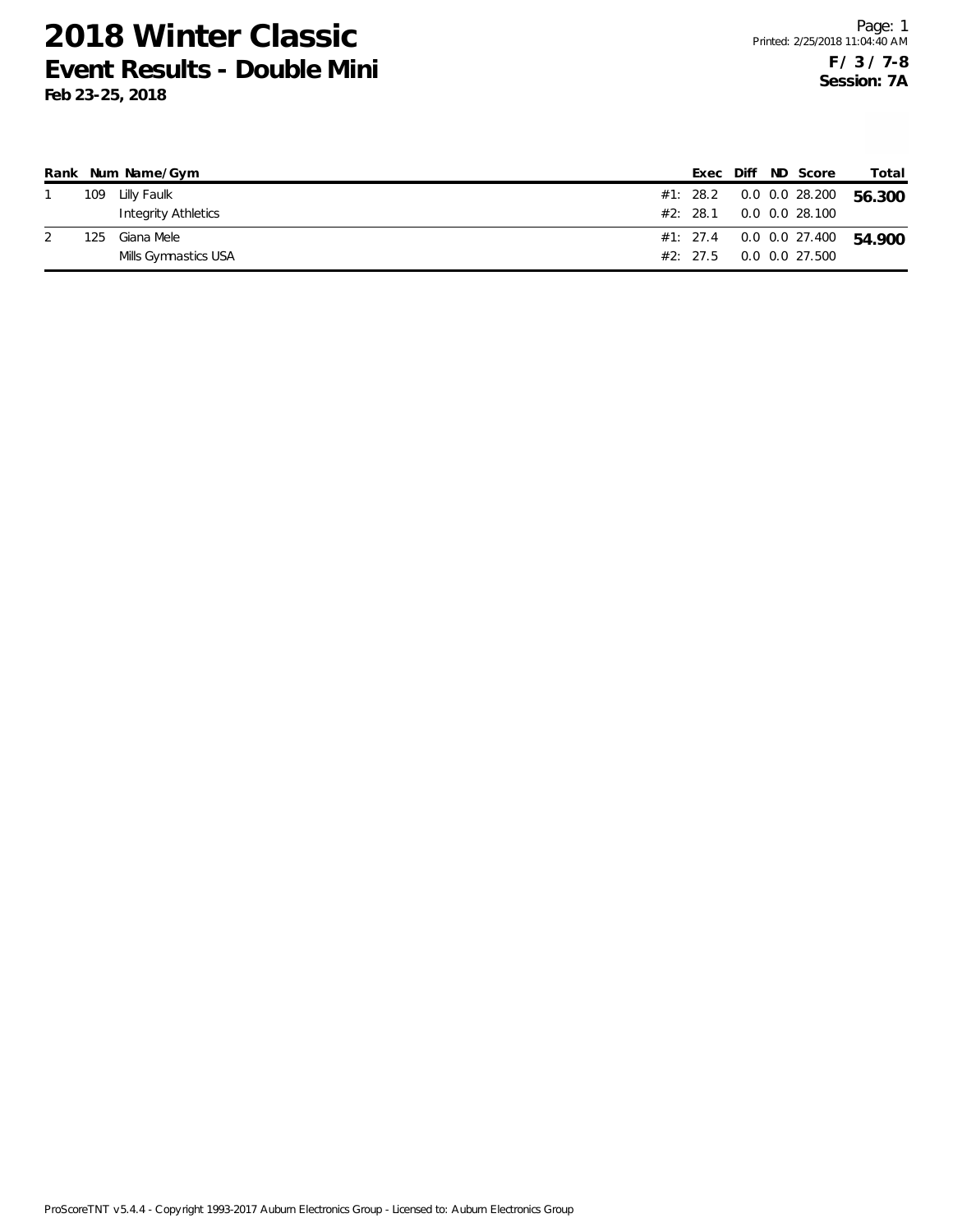|  | Rank Num Name/Gym             |  |  | Exec Diff ND Score                             | Total                              |
|--|-------------------------------|--|--|------------------------------------------------|------------------------------------|
|  | 147 Sicily Smith              |  |  |                                                | #1: 27.6  0.0  0.0  27.600  55.700 |
|  | DeVeau's School of Gymnastics |  |  | $#2: 28.1 \qquad 0.0 \qquad 0.0 \qquad 28.100$ |                                    |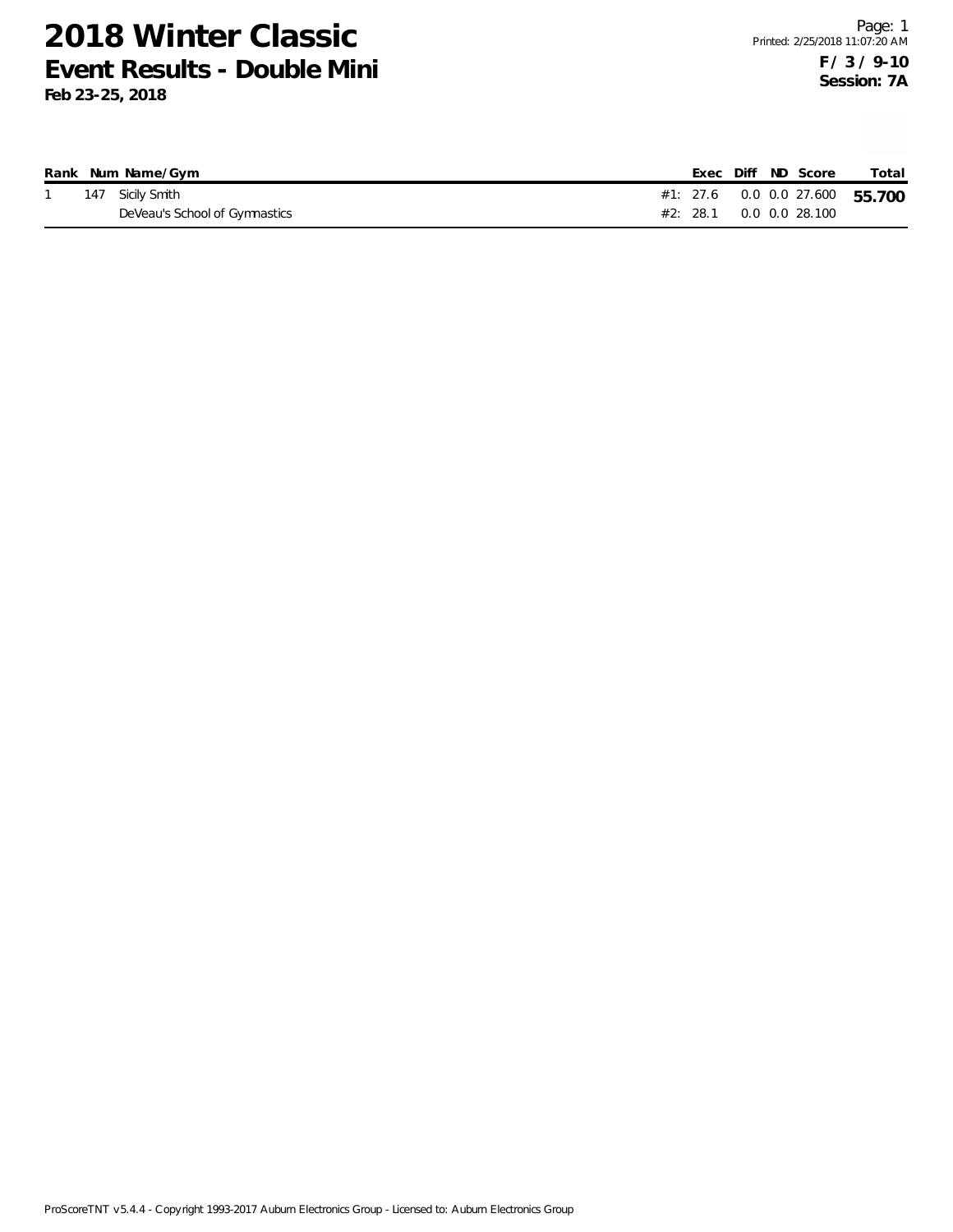|   |     | Rank Num Name/Gym                             | Exec                 | Diff | ND Score                                   | Total  |
|---|-----|-----------------------------------------------|----------------------|------|--------------------------------------------|--------|
|   | 116 | Charlotte Torrez<br>One World Gymnastics      | #1: 28.5<br>#2: 28.7 |      | $0.0$ $0.0$ 28.500<br>$0.0$ $0.0$ 28.700   | 57.200 |
|   |     |                                               |                      |      |                                            |        |
| 2 | 124 | Emilie Lentz<br>DeVeau's School of Gymnastics | #1: 28.7<br>#2: 28.2 |      | $0.0$ $0.0$ 28.700<br>$0.0$ $0.0$ 28.200   | 56.900 |
| 3 | 112 | Mariah Ross<br>DeVeau's School of Gymnastics  | #1: 28.1<br>#2: 27.7 |      | $0.0$ $0.0$ 28.100<br>$0.0$ $0.0$ $27.700$ | 55.800 |
| 4 | 110 | Krista Black<br>DeVeau's School of Gymnastics | #1: 27.7<br>#2: 27.8 |      | $0.0$ $0.0$ $27.700$<br>$0.0$ $0.0$ 27.800 | 55.500 |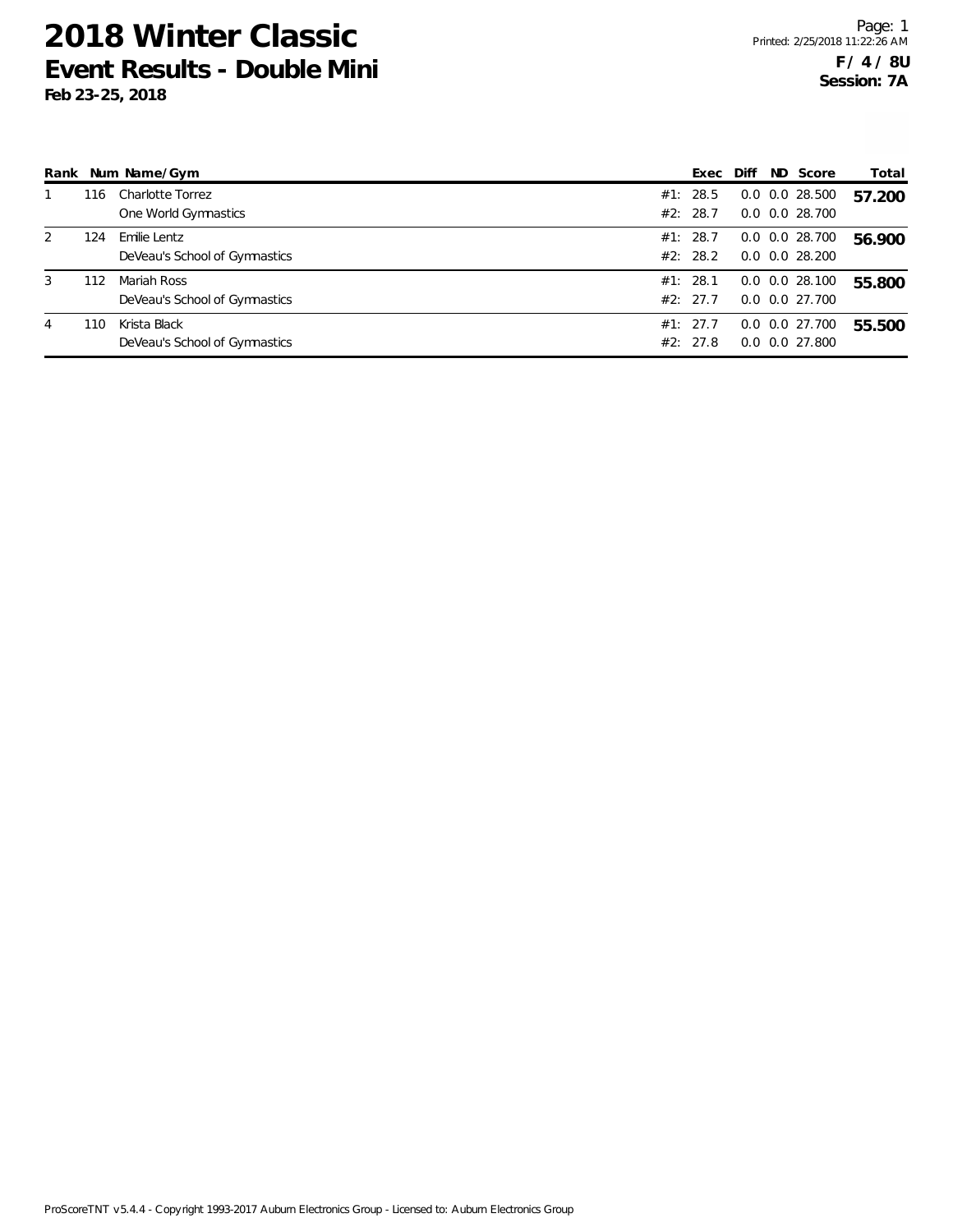|     | Rank Num Name/Gym |  |  | Exec Diff ND Score            | Total                              |
|-----|-------------------|--|--|-------------------------------|------------------------------------|
|     | 254 George Witte  |  |  | #1: 29.0   0.0   0.0   29.000 | 56.600                             |
|     | Troy Gymnastics   |  |  | $\#2$ : 27.9 0.0 -0.3 27.600  |                                    |
| 242 | Nicholas Blair    |  |  |                               | #1: 28.4  0.0 -0.9  27.500  52.700 |
|     | Troy Gymnastics   |  |  | $#2: 25.5 \t 0.0 -0.3 25.200$ |                                    |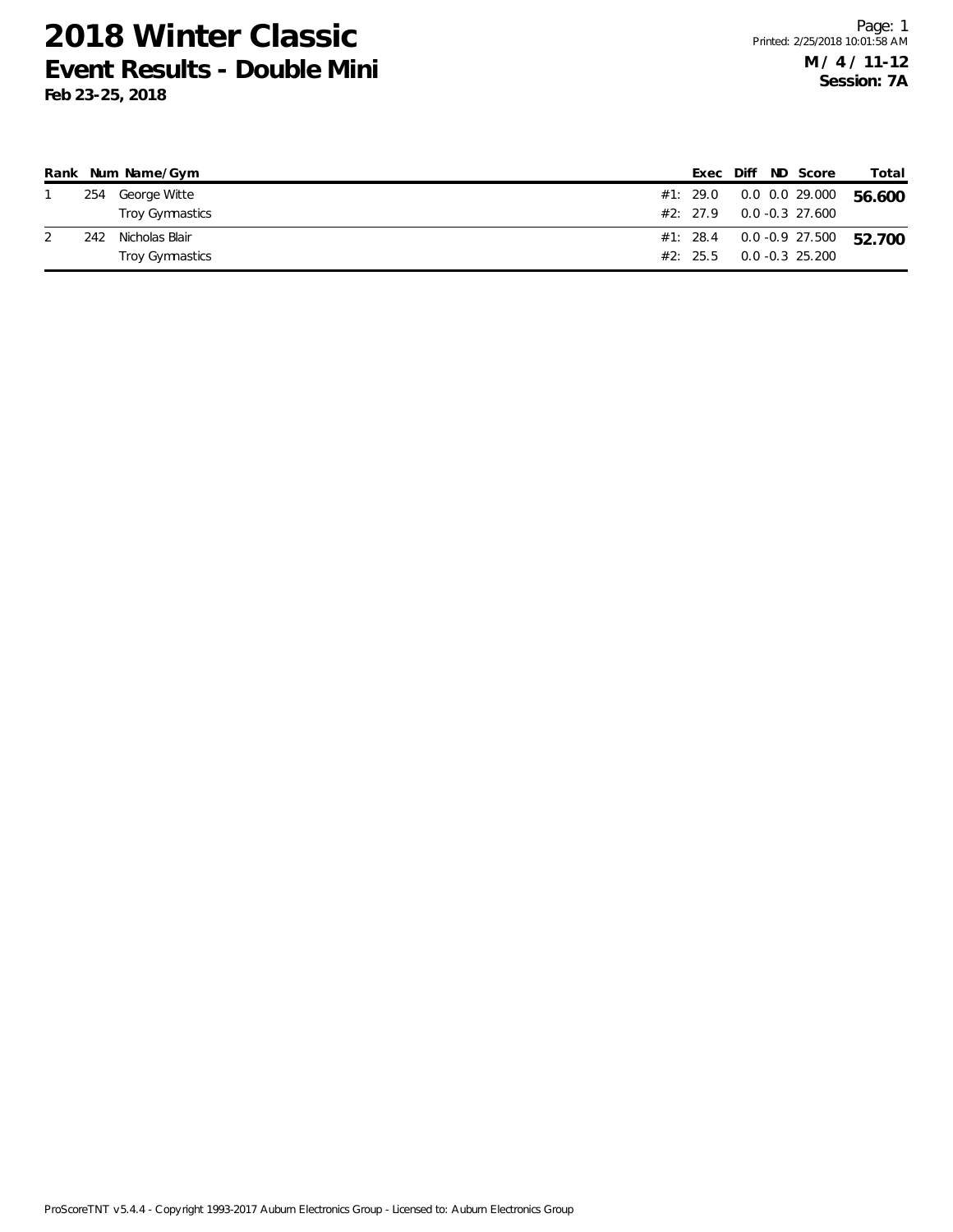| Rank |     | Num Name/Gym                  | Exec     | Diff | ND Score                   | Total  |
|------|-----|-------------------------------|----------|------|----------------------------|--------|
|      | 207 | Ellie Callahan                | #1: 28.4 |      | $0.0$ $0.0$ 28.400         | 57.400 |
|      |     | Integrity Athletics           | #2: 29.0 |      | $0.0$ $0.0$ 29.000         |        |
| 2    | 251 | Lauren Corrington             | #1: 28.5 |      | $0.0$ $0.0$ 28.500         | 56.300 |
|      |     | Gymnastics Etc.               | #2: 27.8 |      | $0.0$ $0.0$ 27.800         |        |
| 3    | 213 | Gabriella Ferrin              | #1: 28.5 |      | $0.0$ $0.0$ 28.500         | 55.700 |
|      |     | Airborne Academy              | #2: 27.2 |      | $0.0$ $0.0$ 27.200         |        |
| 4    | 246 | Giovanna Pugno                | #1: 28.1 |      | $0.0$ $0.0$ 28.100         | 54.800 |
|      |     | Flipspot Gymnastics and Cheer | #2: 27.6 |      | $0.0 - 0.9$ 26.700         |        |
| 5    | 220 | Samantha Koch                 | #1: 28.4 |      | $0.0$ $0.0$ 28.400         | 48.600 |
|      |     | <b>Troy Gymnastics</b>        | #2: 20.2 |      | $0.0\quad 0.0\quad 20.200$ |        |